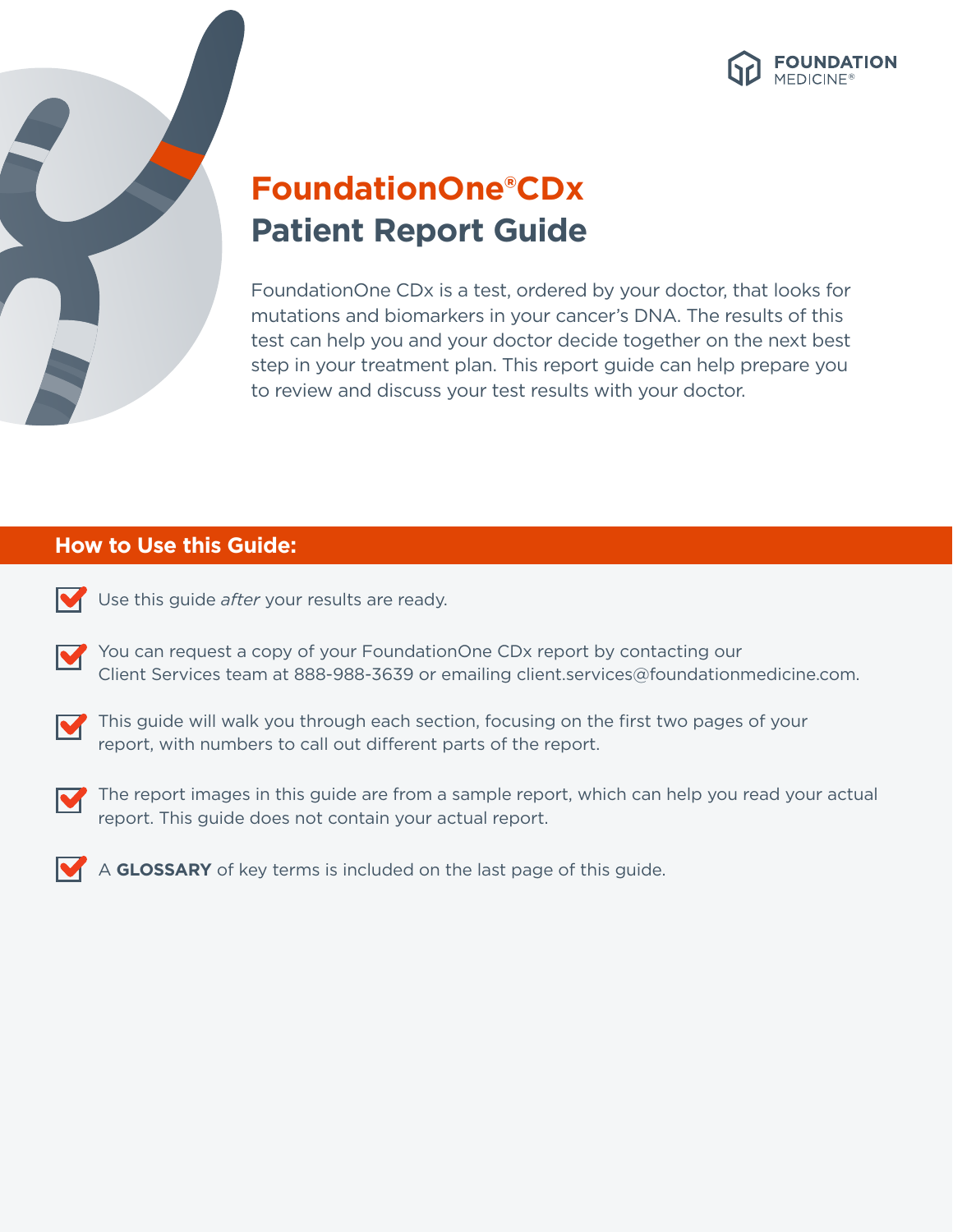### **Report Page One**

### **1**

### **Companion Diagnostic (CDx) Associated Findings**

The FoundationOne CDx test for solid tumors is an FDA-approved "companion diagnostic" (or "CDx") for corresponding FDA-approved therapies (see definitions in glossary at end). This first layer of results (CDx-associated findings) is listed on page one. The "genomic findings detected" column includes the name of the gene where the mutation was found (e.g., "*PIK3CA*") along with a description of that mutation (e.g., "E545K").

You and your doctor can discuss if any of the corresponding FDA-approved treatment options may be right for you.

## **2**

### **Other Alterations & Biomarkers Identified**

A second layer of results (beyond the CDx findings) are listed in this section. These findings, along with associated treatments, are described more on page two of the report.

#### *What if there are no treatment options listed in the CDx section of my report?*

*This is not uncommon. If this applies for your report, you will see a gray box on this page stating "NO REPORTABLE ALTERATIONS WITH COMPANION DIAGNOSTIC (CDx) CLAIMS." There may be other treatment options on the following pages of your report, including FDA-approved therapies or clinical trials. Talk to your doctor about the treatment options in your full report.*

|                       | <b>FOUNDATIONONE<sup>®</sup>CDx</b>                                                                                                                                                                                                                                  | PATIENT                                                        | TUMOR TYPE<br>Breast invasive ductal<br>carcinoma (IDC)                                |                                               | REPORT DATE<br><b>ORDERED TEST #</b>                                                                                                                              |
|-----------------------|----------------------------------------------------------------------------------------------------------------------------------------------------------------------------------------------------------------------------------------------------------------------|----------------------------------------------------------------|----------------------------------------------------------------------------------------|-----------------------------------------------|-------------------------------------------------------------------------------------------------------------------------------------------------------------------|
| <b>PATIENT</b>        |                                                                                                                                                                                                                                                                      | <b>PHYSICIAN</b>                                               |                                                                                        | <b>SPECIMEN</b>                               |                                                                                                                                                                   |
| NAME<br>DATE OF BIRTH | DISEASE Breast invasive ductal carcinoma (IDC)                                                                                                                                                                                                                       | ORDERING PHYSICIAN<br>MEDICAL FACILITY<br>ADDITIONAL RECIPIENT |                                                                                        | SPECIMEN SITE<br>SPECIMEN ID<br>SPECIMEN TYPE |                                                                                                                                                                   |
| SEX                   | MEDICAL RECORD #                                                                                                                                                                                                                                                     | MEDICAL FACILITY ID<br>PATHOLOGIST                             |                                                                                        | DATE OF COLLECTION<br>SPECIMEN RECEIVED       |                                                                                                                                                                   |
|                       | <b>Companion Diagnostic (CDx) Associated Findings</b>                                                                                                                                                                                                                |                                                                |                                                                                        |                                               |                                                                                                                                                                   |
|                       | <b>GENOMIC FINDINGS DETECTED</b>                                                                                                                                                                                                                                     |                                                                | <b>FDA-APPROVED THERAPEUTIC OPTIONS</b>                                                |                                               |                                                                                                                                                                   |
|                       | PIK3CA E545K                                                                                                                                                                                                                                                         |                                                                | Piqray® (Alpelisib)                                                                    |                                               |                                                                                                                                                                   |
|                       | OTHER ALTERATIONS & BIOMARKERS IDENTIFIED<br>Results reported in this section are not prescriptive or conclusive for labeled use of any specific therapeutic product.<br>See professional services section for additional information.                               |                                                                |                                                                                        |                                               |                                                                                                                                                                   |
|                       | Microsatellite status MS-Stable <sup>§</sup>                                                                                                                                                                                                                         |                                                                | MAP2K4 loss <sup>§</sup>                                                               |                                               |                                                                                                                                                                   |
|                       | Tumor Mutational Burden 4 Muts/Mb <sup>§</sup>                                                                                                                                                                                                                       |                                                                | STAG2 splice site 2674-1G>C                                                            |                                               |                                                                                                                                                                   |
|                       | <b>BRCA2 P628fs*16</b><br>FANCG FANCG (NM_004629) rearrangement intron 11 <sup>8</sup>                                                                                                                                                                               |                                                                | <b>STK11 F231L</b><br>TP53 C275F                                                       |                                               |                                                                                                                                                                   |
|                       |                                                                                                                                                                                                                                                                      |                                                                |                                                                                        |                                               |                                                                                                                                                                   |
|                       |                                                                                                                                                                                                                                                                      |                                                                |                                                                                        |                                               |                                                                                                                                                                   |
|                       |                                                                                                                                                                                                                                                                      |                                                                |                                                                                        |                                               | C 2021 Foundation Medicine, Inc. All rights res                                                                                                                   |
|                       | ABOUT THE TEST FoundationOne®CDx is the first FDA-approved broad companion diagnostic for solid tumors.                                                                                                                                                              |                                                                |                                                                                        |                                               |                                                                                                                                                                   |
|                       | Electronically signed by Julia A. Elvin, M.D., Ph.D.   01 June 2021<br>Julia Elvin, M.D., Ph.D., Laboratory Director CLIA: 22D2027531<br>Shakti Ramkissoon, M.D., Ph.D., M.M. Sc, Laboratory Director CLIA: 34D2044309<br>Foundation Medicine, Inc.   1.888.988.3639 |                                                                | Post-Sequencing Analysis: 150 Second St., 1st Floor. Cambridge, MA 02141 . CLIA: 22D20 |                                               | Sample Preparation: 150 Second St., 1st Floor, Cambridge, MA 02141 . CLIA: 22D20<br>Sample Analysis: 150 Second St., 1st Floor, Cambridge, MA 02141 · CLIA: 22D20 |
|                       |                                                                                                                                                                                                                                                                      |                                                                |                                                                                        |                                               | $FDA$ APPROVED CLAIMS $-$ PAGE $1$                                                                                                                                |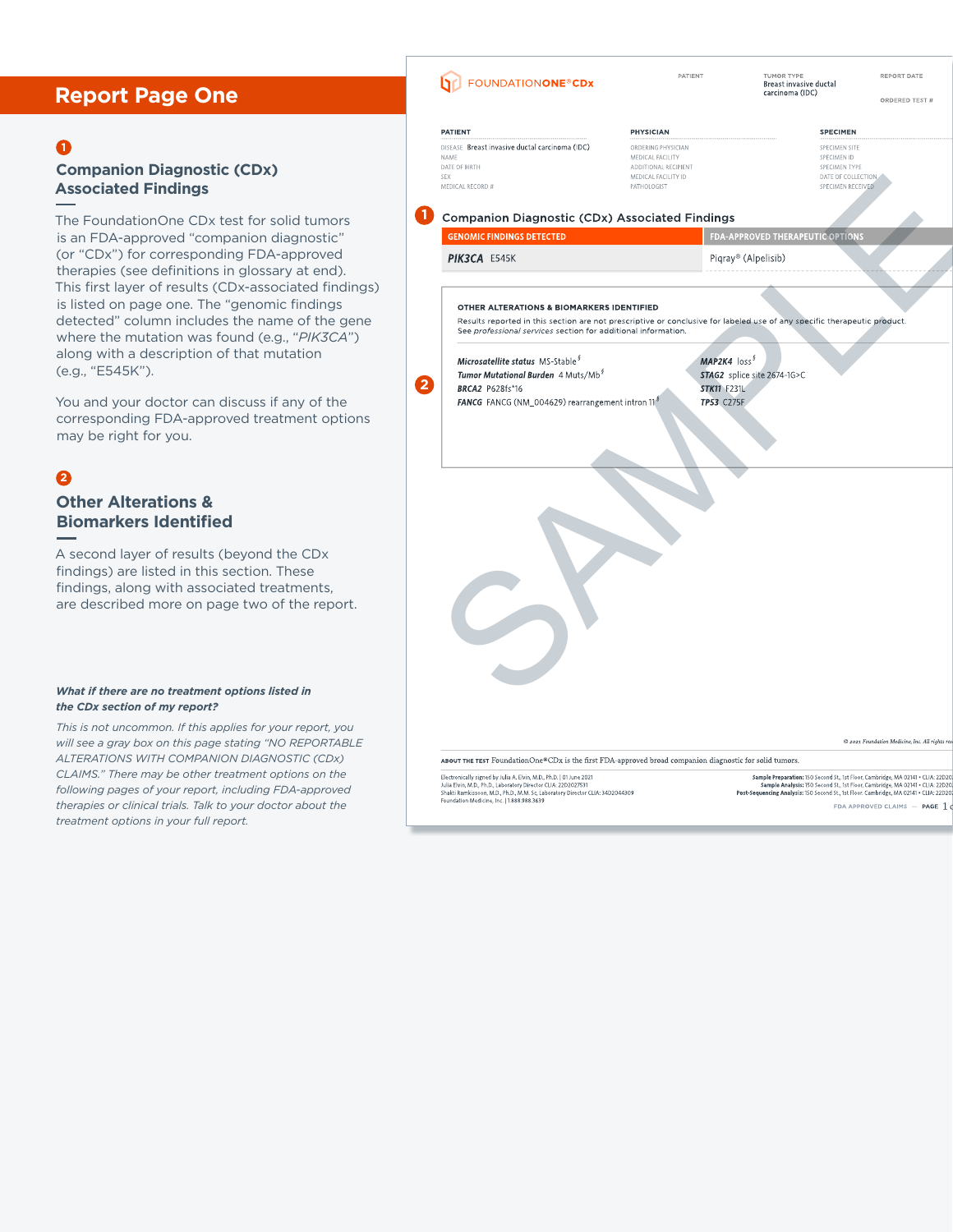### **Report Page Two**

### **3**

### **Biomarker Findings**

Microsatellite instability (MSI) and tumor mutational burden (TMB) are two biomarkers that can help your doctor understand what immunotherapy treatment options might be available for you.

### **Genomic Findings 4**

This section shows the gene mutations that may be linked with treatment options, beyond the CDx findings on page one.

### **5**

### **Report Highlights**

This provides the highlights from your results, at a glance, to help your doctor focus on the key actionable results for treatment planning.

### **Therapies with Clinical Relevance 6**

These are potential treatment options based on your genomic findings.

The therapies listed in the left column are FDA-approved for your cancer type. The therapies in the right column are FDA-approved for another cancer type. You and your doctor can discuss if any of these treatments may be right for you.

### **7**

### **Clinical Trial Options**

Your results may match with treatments that are currently being developed in clinical trials. A clinical trial could help you access some of the newest treatments in development. Talk to your doctor about available clinical trials you might qualify for.

|                                                                                                                                                                               |                                                                 |                                                                 | carcinoma (IDC)<br>COUNTRY CODE         | ORDERED TEST #                                                                         |  |
|-------------------------------------------------------------------------------------------------------------------------------------------------------------------------------|-----------------------------------------------------------------|-----------------------------------------------------------------|-----------------------------------------|----------------------------------------------------------------------------------------|--|
| ABOUT THE TEST FoundationOne®CDx is a next-generation sequencing (NGS) based assay that identifies genomic findings within hundreds of cancer-related genes. Interpretive cor |                                                                 |                                                                 |                                         |                                                                                        |  |
| on this page and subsequent pages is provided as a professional service, and is not reviewed or approved by the FDA.                                                          |                                                                 |                                                                 |                                         |                                                                                        |  |
| <b>DISEASE</b> Breast invasive ductal carcinoma (IDC)<br>ENT<br><b>NAME</b>                                                                                                   | <b>MEDICAL FACILITY</b>                                         | <b>ORDERING PHYSICIAN</b>                                       |                                         | <b>SPECIMEN SITE</b><br>풉<br>SPECIMEN ID                                               |  |
| PATI<br>DATE OF BIRTH                                                                                                                                                         |                                                                 | <b>ADDITIONAL RECIPIENT</b>                                     |                                         | SPECIMEN TYPE                                                                          |  |
| <b>SEX</b>                                                                                                                                                                    | PHYSICIAN<br>MEDICAL FACILITY ID                                |                                                                 |                                         | SPECIM<br>DATE OF COLLECTION                                                           |  |
| <b>MEDICAL RECORD #</b>                                                                                                                                                       | PATHOLOGIST                                                     |                                                                 |                                         | SPECIMEN RECEIVED                                                                      |  |
|                                                                                                                                                                               |                                                                 |                                                                 |                                         |                                                                                        |  |
| <b>Biomarker Findings</b>                                                                                                                                                     |                                                                 | Report Highlights                                               |                                         |                                                                                        |  |
| Microsatellite status - MS-Stable                                                                                                                                             |                                                                 |                                                                 |                                         |                                                                                        |  |
| Tumor Mutational Burden - 4 Muts/Mb                                                                                                                                           |                                                                 |                                                                 |                                         | • Targeted therapies with NCCN categories of evidence in this                          |  |
| Genomic Findings                                                                                                                                                              |                                                                 |                                                                 | Talazoparib (p. 12), Everolimus (p. 13) | tumor type: Alpelisib + Fulvestrant (p. 10), Olaparib (p. 11),                         |  |
| For a complete list of the genes assayed, please refer to the Appendix.                                                                                                       |                                                                 |                                                                 |                                         |                                                                                        |  |
| BRCA2 P628fs*16                                                                                                                                                               |                                                                 |                                                                 |                                         | • Variants that may inform nontargeted treatment approaches                            |  |
| PIK3CA E545K - subclonal                                                                                                                                                      |                                                                 |                                                                 |                                         | (e.g., chemotherapy) in this tumor type: BRCA2 P628fs*16 (p. 5)                        |  |
| STK11 F231L - subclonal <sup>®</sup>                                                                                                                                          |                                                                 |                                                                 |                                         | . Evidence-matched clinical trial options based on this patient's                      |  |
| FANCG rearrangement intron 11                                                                                                                                                 |                                                                 | genomic findings: (p. 15)                                       |                                         |                                                                                        |  |
| MAP2K4 loss                                                                                                                                                                   |                                                                 |                                                                 |                                         |                                                                                        |  |
| STAG2 splice site 2674-1G>C                                                                                                                                                   |                                                                 |                                                                 |                                         | . Variants in select cancer susceptibility genes to consider for                       |  |
| <b>TP53 C275F</b>                                                                                                                                                             |                                                                 | possible follow-up germline testing in the appropriate clinical |                                         |                                                                                        |  |
|                                                                                                                                                                               |                                                                 |                                                                 | context: BRCA2 P628fs*16 (p. 5)         |                                                                                        |  |
| 2 Disease relevant genes with no reportable                                                                                                                                   |                                                                 |                                                                 |                                         |                                                                                        |  |
| alterations: BRCA1, ERBB2                                                                                                                                                     |                                                                 |                                                                 |                                         |                                                                                        |  |
|                                                                                                                                                                               |                                                                 |                                                                 |                                         |                                                                                        |  |
| t See About the Test in appendix for details.                                                                                                                                 |                                                                 |                                                                 |                                         |                                                                                        |  |
| <b>BIOMARKER FINDINGS</b>                                                                                                                                                     |                                                                 |                                                                 |                                         | THERAPY AND CLINICAL TRIAL IMPLICATIONS                                                |  |
| Microsatellite status - MS-Stable                                                                                                                                             | No therapies or clinical trials, see Biomarker Findings section |                                                                 |                                         |                                                                                        |  |
| Tumor Mutational Burden - 4 Muts/Mb                                                                                                                                           |                                                                 |                                                                 |                                         | No therapies or clinical trials, see Biomarker Findings section                        |  |
|                                                                                                                                                                               | 6                                                               | THERAPIES WITH CLINICAL RELEVANCE                               |                                         | THERAPIES WITH CLINICAL RELEVAN                                                        |  |
| <b>GENOMIC FINDINGS</b>                                                                                                                                                       |                                                                 | (IN PATIENT'S TUMOR TYPE)                                       |                                         | (IN OTHER TUMOR TYPE)                                                                  |  |
| <b>BRCA2 - P628fs*16</b>                                                                                                                                                      |                                                                 | Olaparib                                                        | $\mathbf{1}$                            | Niraparib                                                                              |  |
|                                                                                                                                                                               |                                                                 |                                                                 |                                         |                                                                                        |  |
| 10 Trials see p. 15                                                                                                                                                           |                                                                 | Talazoparib                                                     | $\mathbf{1}$                            | Rucaparib                                                                              |  |
| PIK3CA - E545K - subclonal                                                                                                                                                    |                                                                 | Alpelisib + Fulvestrant                                         | $\vert + \vert$                         | $\overline{2}$<br>Everolimus                                                           |  |
|                                                                                                                                                                               |                                                                 |                                                                 |                                         | Temsirolimus                                                                           |  |
| 10 Trials see p. 17                                                                                                                                                           |                                                                 |                                                                 |                                         |                                                                                        |  |
| STK11 - F231L - subclonal                                                                                                                                                     |                                                                 | none                                                            |                                         | none                                                                                   |  |
| 8 Trials see p. 19                                                                                                                                                            |                                                                 |                                                                 |                                         |                                                                                        |  |
|                                                                                                                                                                               |                                                                 |                                                                 |                                         |                                                                                        |  |
|                                                                                                                                                                               |                                                                 |                                                                 |                                         | NCCN Category                                                                          |  |
|                                                                                                                                                                               |                                                                 |                                                                 |                                         |                                                                                        |  |
|                                                                                                                                                                               |                                                                 |                                                                 |                                         |                                                                                        |  |
|                                                                                                                                                                               |                                                                 |                                                                 |                                         |                                                                                        |  |
|                                                                                                                                                                               |                                                                 |                                                                 |                                         |                                                                                        |  |
|                                                                                                                                                                               |                                                                 |                                                                 |                                         |                                                                                        |  |
| The content provided as a professional service by Foundation Medicine, Inc., has not been reviewed or approved by the FDA.                                                    |                                                                 |                                                                 |                                         | C 2021 Foundation Medicine, Inc. All rights re-                                        |  |
| Electronically signed by Julia A. Elvin, M.D., Ph.D.   01 June 2021                                                                                                           |                                                                 |                                                                 |                                         | Sample Preparation: 7010 Kit Creek Road, Morrisville, NC 27560 -- CLIA: 34D204         |  |
| Julia Elvin, M.D., Ph.D., Laboratory Director CLIA: 22D2027531                                                                                                                |                                                                 |                                                                 |                                         | Sample Analysis: 7010 Kit Creek Road, Morrisville, NC 27560 - CLIA: 34D20-             |  |
| Shakti Ramkissoon, M.D., Ph.D., M.M. Sc, Laboratory Director CLIA: 34D2044309<br>Foundation Medicine, Inc.   1.888.988.3639                                                   |                                                                 |                                                                 |                                         | Post-Sequencing Analysis: 150 Second St., 1st Floor. Cambridge, MA 02141 - CLIA: 22D20 |  |
|                                                                                                                                                                               |                                                                 |                                                                 |                                         | PROFESSIONAL SERVICES $-$ PAGE $1$ of                                                  |  |
|                                                                                                                                                                               |                                                                 |                                                                 |                                         |                                                                                        |  |
|                                                                                                                                                                               |                                                                 |                                                                 |                                         |                                                                                        |  |

PATIENT

**SET FOUNDATIONONE<sup>®</sup>CDx** 

REPORT DATE

Breast invasive ductal

#### *What if there are no treatment options listed in my report?*

*Even if the results do not identify a specific therapy or clinical trial for you, they can still provide valuable information to you and your doctor. They may identify treatments that are not appropriate for you based on your genomic findings, they may confirm your current treatment, or they may be useful in the future as additional treatments become available.*

**The Rest of the Report** Your report contains additional pages with detailed information that your doctor can use to better understand your findings. This report guide is focused on the first two pages to help you understand the basics of your report. Remember, page one of your report describes the CDx associated findings and page two describes a second layer of options beyond the CDx findings. Read on to see a glossary of key terms discussed in this guide.